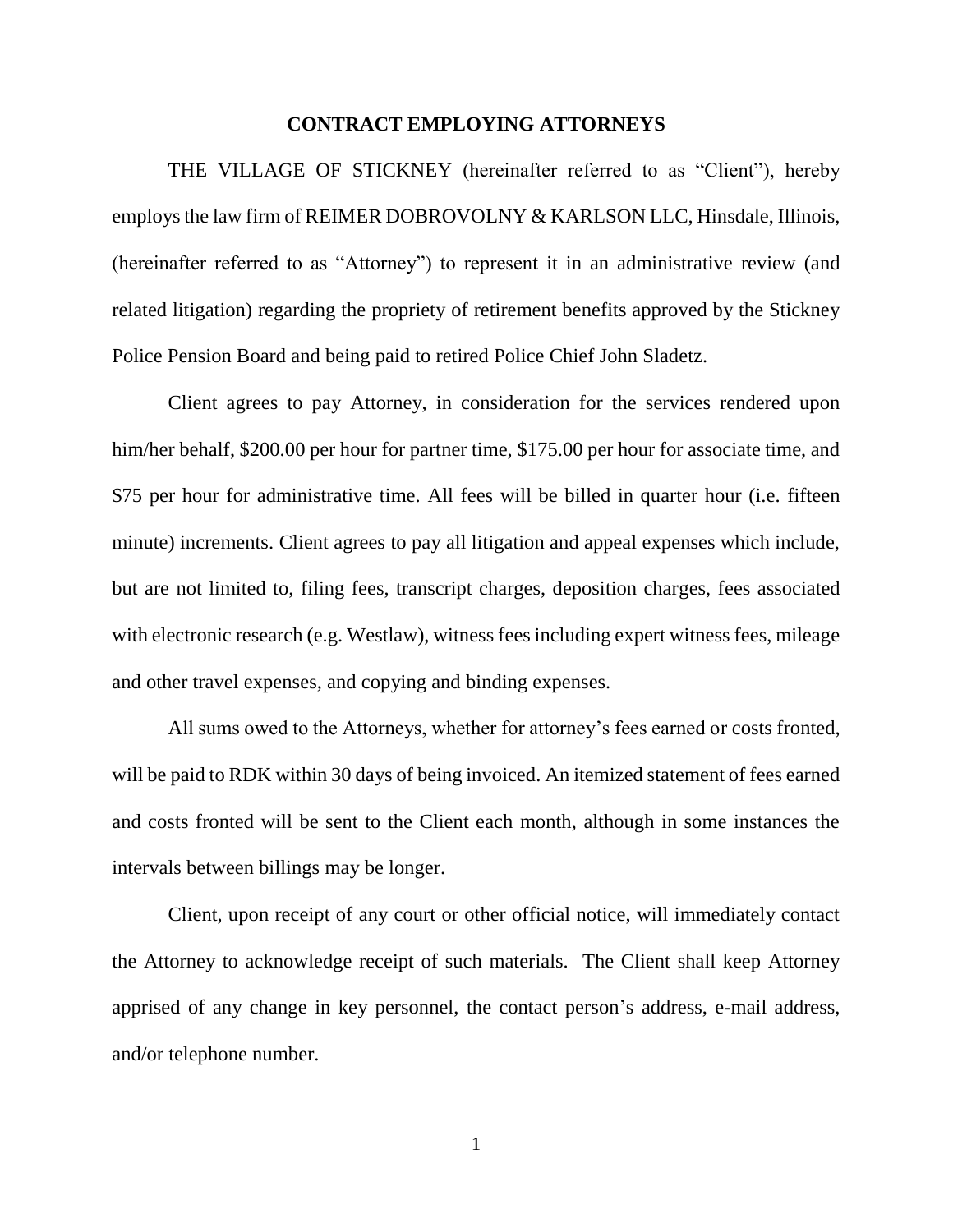If, at any point prior to the conclusion of the case, Client decides that (s)he no longer wishes to retain REIMER DOBROVOLNY & KARLSON LLC, (s) he will nonetheless be liable on an hourly basis, to-wit, \$200.00 per hour (or the applicable hourly rated noted above), for all work performed upon its behalf. Client understands, in the event that any sums due REIMER DOBROVOLNY & KARLSON LLC are not paid upon request, attorney will withdraw from representing the client, and Attorney will assert an Attorney and Retaining Lien for all unpaid amounts owed to Attorney.

Client agrees if REIMER DOBROVOLNY & KARLSON LLC files suit against Client for the collection of any sums due under this Agreement, Client is responsible for all court costs, litigation expenses, attorney's fees (at a rate of no less than \$350.00 per hour), and interest incident to the collection of the same (even if REIMER DOBROVOLNY & KARLSON LLC represents itself). The parties agree Cook County, Illinois will be the venue and forum for any and all disputes that may arise between the Client and the Attorney. Both parties further agree that Illinois law will control the disposition of any disagreements between the parties.

No representations have been made to the client concerning the probability of obtaining a settlement, judgment, or dismissal in the client's favor.

CLIENT FURTHER ACKNOWLEDGES THAT ON \_\_\_\_\_\_\_\_\_\_\_\_\_\_\_\_\_\_\_, 2017, CLIENT'S DULY AUTHORIZED REPRESENTATIVE AND THE VILLAGE ATTORNEY HAVE READ AND UNDERSTAND THE TERMS OF THIS AGREEMENT, CONSENTS TO ITS TERMS, AGREES THERE ARE NO EXCEPTIONS THERETO, AND AGREES ANY MODIFICATIONS OF THIS

2